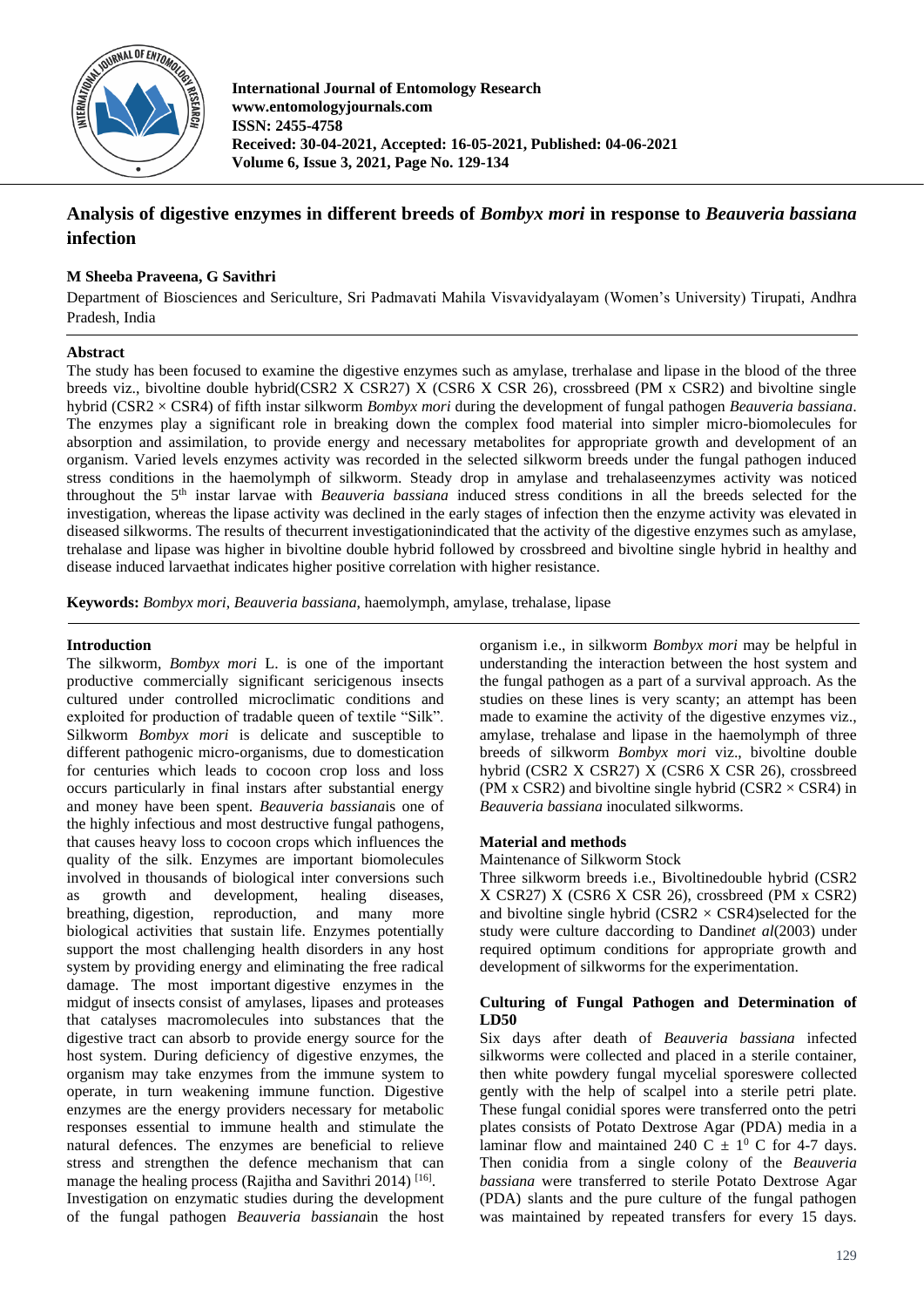Nine serial dilutions of spore suspension were prepared from the pure culture and four replications were used and cumulative percentages of mortality of the different treatments were recorded. Then LD50 value was determined for different breeds selected for the study (2.5X 10<sup>4</sup> conidia/ml in crossbreed and Bivoltine single hybrid and 2.5  $X$  10<sup>3</sup> conidia/ml in Bivoltine double hybrid) in  $5<sup>th</sup>$  instar silkworms) by using the probit analysis (Leora software, 1987).

## **Inoculation of** *Beauveria bassiana* **Spore suspension:**

After completion of  $4<sup>th</sup>$  instar, a set of 100 silkworms were selected per replication from the stock of all the breeds and fungal pathogen was inoculated in the sub-lethal concentration  $(2.15 \text{ X } 10^6 \text{conidi } / \text{ml} \text{ in } \text{crossbreed } \text{and} \text{ }$ Bivoltine single hybrid and  $2.15$  X  $10^5$  conidia/ml in Bivoltine Double hybrid) of *Beauveria bassiana*spore suspension @ 50 ml/100 worms for 45 seconds. Four replications were maintained for control and treated silkworms. Then haemolymph of the control and inoculated larvae were collected every day from  $1<sup>st</sup>$  day to  $6<sup>th</sup>$  day of the 5<sup>th</sup> instar silkworm larvae, by clipping the third pair of prolegs. The haemolymph was drained into pre-chilled centrifuge tubes with a pinch of phenylthiourea from all the replications and then the haemolymph was used for the analysis three enzymes viz., amylase, trahalase and lipase by following standard procedure and protocols as mentioned below

- Amylase -Noetling and Bernfeld (1948) [15] Baker  $(1991)$ <sup>[2]</sup>
- **•** Trehalase-Ishaaya and Swirsiki (1976).
- Lipase-Bier (1957)  $[3]$

The data recorded was subjected to statistical analysis in terms of mean, standard deviation (SD), test of significance and per cent changes were calculated by using three-way ANOVA by using SPSS 3.1 software.

## **Results and discussion**

## **Amylase**

The results of amylase activity were showed in Table-1 and Graph-1. The raise of amylase activity was observed from 1<sup>st</sup> to 6<sup>th</sup> day in bivoltine double hybrid (151.8 IU/L to 169.1) IU/L). In crossbreed (147.6 IU/L to 158.2 IU/L) and bivoltine single hybrid (139.6 IU/L to 154.6 IU/L) elevation of amylase activity was noticed up to 3rd day then reduction of the enzyme activity was noticed on 4<sup>th</sup> day of both races viz., crossbreed (142.7 IU/L) and bivoltine single hybrid(140.2 IU/L) then again elevation of amylase activity was noticed in the rest of instar of both the races i.e., crossbreed (148.3 IU/L and 151.2 IU/L) and bivoltine single hybrid (144.5 IU/L and 148.3 IU/L) in healthy silkworms. In *Beauveria bassiana*inoculated silkworms there is gradual reduction of amylase enzyme activity noticed from 1<sup>st</sup> day to

6<sup>th</sup> day of the 5<sup>th</sup> instar in all the breeds selected for the study i.e., bivoltine double hybrid (148.89 IU/L to 73.73 IU/L), crossbreed (141.53 IU/L to 67.36 IU/L) and in bivoltine single hybrid (136.2 IU/L to 60.4 IU/L) in compare to control. In bivoltine double hybrid higher levels of amylase activity were noticed followed by crossbreed and bivoltine single hybrid in both treated and untreated larvae.

The key role of digestive enzymes in the body of the insect is converting of complex food material into simpler micromolecules essential for growth, development and other imperative functions (Wyatt and Kalf 1957)  $[24]$ . In silkworm *Bombyx mori* which is considered one of the major economically important insectsworldwide, amylase has been found as one of the key enzymes engaged in digestion and carbohydrate metabolism. Besides having significance in the dietary efficiency in *Bombyx mori* amylases have been found to possess close relations with the survival of the insect as well (Chatterjee *et al*1993) <sup>[6]</sup>. From histolytic tissues, amylase accrues in the haemolymph then it moves to the histo-genetic region where energy is required. It was then hydrolysis to  $\alpha$ -D 1, 4- glycan linkage in starch and related carbohydrates by the catalytic action of amylase enzyme (Strobl *et al* 1998)<sup>[19]</sup>. In insect's body amylases have been differentiated from different origins (Baker 1991) [2]. In silkworm during their development and metamorphosis amylase converts starch to maltose, hydrolysis of maltose results in glucose by  $\alpha$ -glycosidases to meet the energy demands. Christopher *et al* (1985) [7] suggested that in lepidopteron larvae rational food consumption was directly correlated with the activity of amylase. The larva which consumes 100% of food are found will have highest amylase activity. During the progress of *Beauveria bassiana* infection larva ceases food results in lower levels of amylase activity. Jeroh*et al* (2011) reported that inhibition of digestive enzymes that involved in digestion food and absorption and assimilation of carbohydrates can substantially alter the total carbohydrate content in the midgut and haemolymph resulting in the poor survival of the silkworm. Chatterjee *et al* (1973) [4] reported the importance of digestive amylase activity for the survival of the silkworm by way of disease resistance. The importance of amylase in silkworm concerning genetic variability, for better digestion andhigher survival has also been well documented (Chatterjee *et al*1993 and Aswath*et al* 2010) [7]. The amylase activity has been found to vary from breed to breed (Chatterjee *et al* 1988). Venugopal *et al* (1987) observed high degree of amylase activity in multivoltines than bivoltine. The result of the study was also supported by the investigations of Rajitha and Savithri  $(2014)$  [16] and the researchers reported that the decreased amylase activity in the haemolymph of fungal infected silkworm with reference to the control is due to less intake of food.

**Table 1:** Dynamics of Amylase enzyme activity (IU/L) in the haemolymph of silkworm *Bombyx mori* L. treated with fungal pathogen *Beauveria bassiana* (Bals.) Vuill.in three breeds selected for the study during fifth instar compared to control.

|      | Amvlaseenzyme |                                     |                   |                |                   |                |                   |  |  |  |
|------|---------------|-------------------------------------|-------------------|----------------|-------------------|----------------|-------------------|--|--|--|
| S.NO | Davs          | (CSR 2 x CSR 27) x (CSR 6 x CSR 26) |                   | (PM X CSR2)    |                   | (CSR2 X CSR 4) |                   |  |  |  |
|      |               | Control                             | <b>Inoculated</b> | <b>Control</b> | <b>Inoculated</b> | Control        | <b>Inoculated</b> |  |  |  |
|      | Day:          | 151.83                              | 148.89            | 147.6          | 141.53            | 139.6          | 136.2             |  |  |  |
|      | Dav 2         | 156.7                               | 131.6             | 152.3          | 125.5             | 146.4          | 120.4             |  |  |  |
|      | Day 3         | 161.6                               | 126.3             | 158.2          | 114.66            | 154.6          | 113.48            |  |  |  |
|      | Dav 4         | 165.6                               | 113.3             | 142.7          | 103.53            | 140.2          | 98.6              |  |  |  |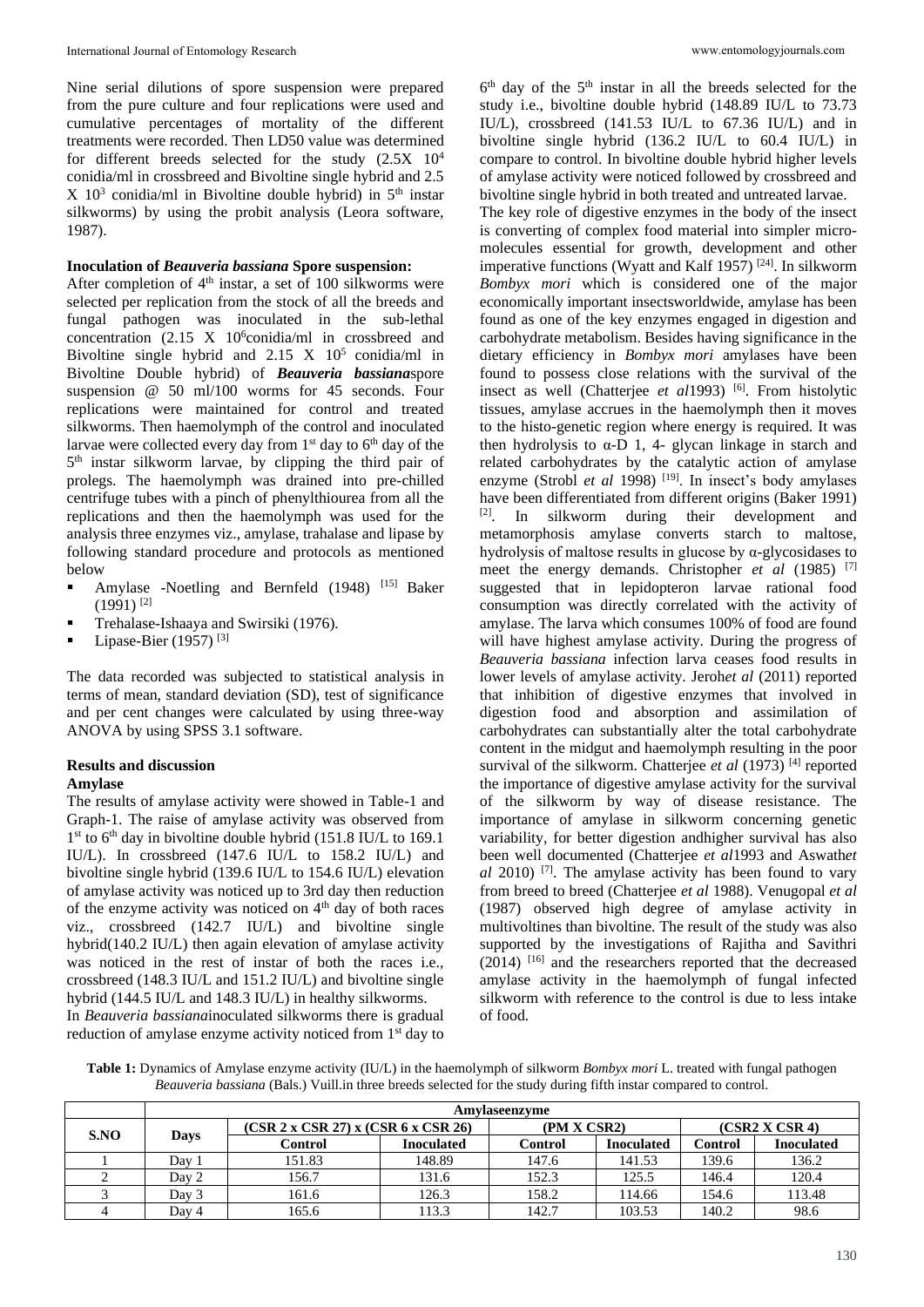| 5                                                   | Day 5         | 168.4                   | 93.53                             | 148.3       | 88.5    |          | 144.5   | 84.29  |  |
|-----------------------------------------------------|---------------|-------------------------|-----------------------------------|-------------|---------|----------|---------|--------|--|
| 6                                                   | Day 6         | 169.1                   | 73.73                             | 151.2       | 67.36   |          | 148.3   | 60.4   |  |
| Mean                                                |               | 162.20                  | 114.566                           | 150.05      | 106.85  |          | 145.60  | 102.22 |  |
| Std. Deviation                                      |               | 6.339                   | 25.692                            | 7.485       | 25.126  |          | 8.245   | 25.54  |  |
|                                                     |               |                         | Tests of Between-Subjects Effects |             |         |          |         |        |  |
|                                                     |               |                         | Dependent Variable: AMYLASEENZYME |             |         |          |         |        |  |
|                                                     | Source        | Type III Sum of Squares | df                                | Mean Square |         | F        | P value | SIG    |  |
|                                                     | <b>Breeds</b> | 4180.640                | 2                                 | 2090.320    |         | 210.210  | 0.000   | $***$  |  |
|                                                     | Treatments    | 49120.005               |                                   | 49120.005   |         | 4939.673 | 0.000   | $***$  |  |
| Days                                                |               | 18612.953               | 5                                 | 3722.591    | 374.356 |          | 0.000   | **     |  |
| Breeds*Treatments                                   |               | 161.586                 | $\overline{c}$                    | 80.793      | 8.125   |          | 0.001   | $***$  |  |
| Breeds* Days                                        |               | 576.431                 | 10                                | 57.643      | 5.797   |          | 0.000   | **     |  |
| Treatments * Days                                   |               | 15350.764               | 5                                 | 3070.153    | 308.745 |          | 0.000   | $***$  |  |
| Breeds *Treatments * Days                           |               | 589.977                 | 10                                | 58.998      | 5.933   |          | 0.000   | **     |  |
| Error                                               |               | 715.966                 | 72                                | 9.944       |         |          |         |        |  |
| 107<br>Corrected Total<br>89308.323                 |               |                         |                                   |             |         |          |         |        |  |
| a R Squared = $.992$ (Adjusted R Squared = $.988$ ) |               |                         |                                   |             |         |          |         |        |  |

p<0.05 Significant at 0.05 levelp<0.01 significant at 0.01 levelp>0.05 Not significant





## **Trehalase**

Results of trehalaseenzyme activity were presented in Table-2 and Graph-2. Increase of trehalase, enzyme activity was noticed from  $1<sup>st</sup>$  to  $6<sup>th</sup>$  day in bivoltine double hybrid (38.45 IU/L to 45.29 IU/L) followed by crossbreed (34.41 IU/L to 46.41 IU/L) and bivoltine single hybrid (32.01IU/L to 43.62 IU/L) in healthy silkworms. In bivoltine double hybrid a gradual decrease of the trehalase activity was recorded infected with fungal pathogen *Beauveria bassiana* up to 4th day (38.45 IU/L to 34.48 IU/L) and then the slightly increasing trend of trehalase activity was noticed (35.39 IU/L and 37.55 IU/L) in remaining days of the instar. In crossbreed (32.49 IU/L to 23.88 IU/L) and bivoltine single hybrid (23.61 IU/L to 20.33 IU/L) gradual decrease of trehalase activity was recorded from 1st day to 3rd day of the instar and then a gradual increase of trehalase enzyme activity was observed in the later days of the instar i.e., from 4th to 6th day in crossbreed (24.25 IU/L to 29.49 IU/L) and bivoltine single hybrid (21.48 IU/L to 28.76 IU/L). Compare to control, lower level of trehalase enzyme activity was recorded in fungal infected silkworms of all the breeds selected for the study throughout the instar. Maximum levels of trehalase enzyme activity were noticed in bivoltine double hybrid followed by crossbreed and bivoltine single hybrid in both treated and untreated silkworms.

Trehalose the chief blood sugar in insects differs from glucose in mammals. The enzyme trehalase catalyses trehalose into glucose in the organelle membrane or the cytoplasm and also the enzyme integrate into tissue cells. Soluble and membrane-bound trehalase proteins have been isolated from insects (Saito 1963) [17]. Tang *et al* (2008) [20] reported thattrehalase is one of the main factors that regulate trehalose levels in insect haemolymph. Xia, Glarkson and Charnley (2002)  $^{[25]}$  stated that trehalose and trehalase activity play an important role in the regulation of insect development and growth. Trehalose of silkworm body fluid rapidly disappeared on starvation suggesting that it might be used as an energy source. The changes in trehalase activity levels are closely related to alterations in physiological conditions and developmental events thus trehalase is effectively involved both in regulating homeostasis in the body and to supply energy for development by hydrolyzing the reserve trehalose in the metabolically active tissues such as fat body and haemolymph (Terra and Ferreira 1994; Silva *et al*2009)<sup>[21,</sup> <sup>18]</sup>. Under severe stress conditions and high energy demand trehalase activity and trehalose levels are inversely related, in *Beauveria bassiana* inoculated larvae trehalase activity diminishes due to decline of hydrolysis of trehalose to release glucose molecules (Hasegawa and Yamashita 1970)  $[10]$ . Gururaj *et al* (1999)<sup>[9]</sup> observed no significant variation in trehalase activity in the silkworm blood infected with *Bombyx mori* nuclear polyhedrosis virus (BmNPV) and in untreated silkworm up to 96 hours then the enzyme activity was elevated in the remaining days of the instar. He suggested that the enrichment of the enzyme activity is correlated with diminishing levels of trehalose. Yaginuma *et al* (1990) [26] recorded elevation of trehalase enzyme activity in the midgut of silkworm during the mid-phase of cytoplasmic polyhedrosis viral infection.

**Table 2:** Dynamics of trehalase enzyme activity (IU/L) in the haemolymph of silkworm *Bombyx mori* L. treated with fungal pathogen *Beauveria bassiana* (Bals.) Vuill.in three breeds selected for the study during fifth instar compared to control.

| <b>TREHALASEENZYME</b> |       |                                     |            |             |                   |                |                   |  |  |
|------------------------|-------|-------------------------------------|------------|-------------|-------------------|----------------|-------------------|--|--|
| SNO                    | Days  | (CSR 2 x CSR 27) x (CSR 6 x CSR 26) |            | (PM X CSR2) |                   | (CSR2 X CSR 4) |                   |  |  |
|                        |       | Control                             | Inoculated | Control     | <b>Inoculated</b> | Control        | <b>Inoculated</b> |  |  |
|                        | Dav   | 38.45                               | 38.45      | 34.41       | 32.49             | 32.01          | 23.61             |  |  |
| ∼                      | Dav 2 | 39.03                               | 37.51      | 34.51       | 29.49             | 35.6           | 21.46             |  |  |
|                        | Day 3 | 39.15                               | 36.4       | 35.55       | 23.88             | 34.42          | 20.33             |  |  |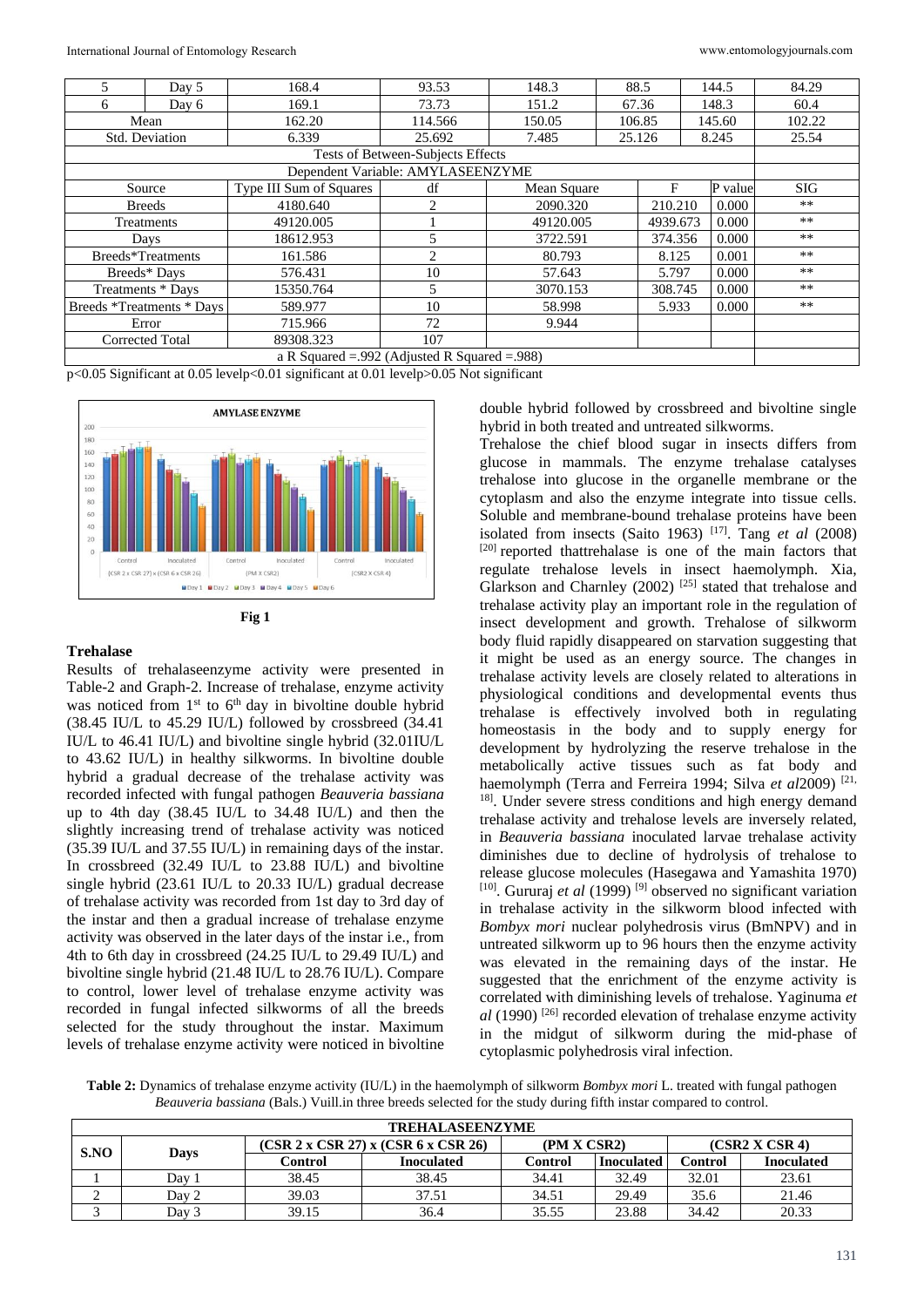| 4                 | Day 4                                               | 43.21                      | 34.48                              | 38.53       | 24.25 |          | 37.11   | 21.48      |  |
|-------------------|-----------------------------------------------------|----------------------------|------------------------------------|-------------|-------|----------|---------|------------|--|
| 5                 | Day 5                                               | 44.55                      | 35.39                              | 44.34       | 25.39 |          | 40.66   | 24.28      |  |
| 6                 | Day 6                                               | 45.29                      | 37.55                              | 46.41       | 29.49 |          | 43.62   | 28.76      |  |
|                   | Mean                                                | 41.613                     | 32.132                             | 38.962      | 22.33 |          | 37.421  | 20.49      |  |
|                   | Std. Deviation                                      | 3.104                      | 6.984                              | 4.964       | 2.298 |          | 4.177   | 1.881      |  |
|                   |                                                     |                            | Tests of Between-Subjects Effects  |             |       |          |         |            |  |
|                   |                                                     |                            | Dependent Variable: Trehalseenzyme |             |       |          |         |            |  |
| Source            |                                                     | Type III Sum of<br>Squares | df                                 | Mean Square |       | F        | P value | <b>SIG</b> |  |
|                   | <b>Breeds</b>                                       | 1252.167                   | 2                                  | 626.084     |       | 402.308  | 0.000   | $***$      |  |
|                   | Treatments                                          | 5480.408                   |                                    | 5480.408    |       | 3521.595 | 0.000   | $***$      |  |
|                   | Days                                                | 8.306                      | 5                                  | 1.661       |       | 1.068    |         | <b>NS</b>  |  |
| Breeds*Treatments |                                                     | 322.270                    | 2                                  | 161.135     |       | 103.542  | 0.000   | $***$      |  |
|                   | Breeds* Days                                        | 348.934                    | 10                                 | 34.893      |       | 22.422   | 0.000   | $***$      |  |
|                   | Treatments * Days                                   | 1288.915                   | $\overline{5}$                     | 257.783     |       | 165.646  | 0.000   | $**$       |  |
|                   | Breeds *Treatments * Days                           | 100.598                    | 10                                 | 10.060      |       | 6.464    |         | **         |  |
|                   | Error                                               | 112.048                    | 72                                 | 1.556       |       |          |         |            |  |
|                   | <b>Corrected Total</b><br>8913.647<br>107           |                            |                                    |             |       |          |         |            |  |
|                   | a R Squared = $.987$ (Adjusted R Squared = $.981$ ) |                            |                                    |             |       |          |         |            |  |

 $p<0.05$  Significant at 0.05 level  $p<0.01$  significant at 0.01 levelp $>0.05$  Not significant



#### **Fig 2**

## **Lipase**

The results of lipase enzyme activity are presented in Table-3 and Graph-3. Gradual decline of lipase enzyme activity was noted from  $1<sup>st</sup>$  to  $6<sup>th</sup>$  day of  $5<sup>th</sup>$  instar silkworm larvae in three breeds selected for the study i.e., bivoltine double hybrid (62.71 IU/L to 36.50 IU/L), crossbreed (57.01 IU/L to 36.50 IU/L) and bivoltine single hybrid (53.25 IU/L to 33.75 IU/L) in control silkworm. Gradual decrease of the lipase activity was noticed from 1st day to 4th day in bivoltine double hybrid (53.25 IU/L to 43.12 IU/L) and then drastic increase of the enzyme activity was observed (46.25 IU/L and 47.36 IU/L) in remaining days of the instar in *Beauveria bassiana* inoculated silkworms whereas in crossbreed (50.99 IU/L to 41.85 IU/L) decreased trend of lipase activity was observed up to  $3<sup>rd</sup>$  day and in bivoltine single hybrid (49.41 IU/L and 43.65 IU/L) decreased trend of lipase activity was noticed up to  $2<sup>nd</sup>$  day, then increase of the lipase activity was noticed in remaining days of the instar in both crossbreed(42.25 IU/L to 32.31 IU/L) and bivoltine single hybrid (44.85 IU/L to 50.28 IU/L) of the instar. In contrast with healthy worms high levels of lipase activity was noticed throughout the instar i.e.,  $1<sup>st</sup>$  day to end of the instar in bivoltine double hybrid but in case of crossbreed higher lipase activity was observed only on  $4<sup>th</sup>$ and  $5<sup>th</sup>$  day and in bivoltine single hybrid higher level of lipase activity was noticed from 3rd day to till the end of the instar. Higher level of lipase activity was noticed in i.e.

bivoltine double hybrid followed by crossbreed and bivoltine single hybrid in both inoculated and control batches. Lipase is an enzyme that catalyzes the hydrolysis the fats (lipids), which is subclass of the esterases. In most of living organism's lipases perform a crucial role in digestion, transportation and processing of dietary lipids (e.g. triglycerides, fats, oils). They hydrolyze lipids to form fatty acids and glycerol. The insect fat body plays vital role in the life of insects, the fat body tissue is dynamic that involved in several metabolic functions such as storage and release of energy in response to the energy demands of the insect. During energy requirement the organism access triglyceride stores by the action of lipases (lipolysis). Kangayam (2003)  $^{[14]}$  observed that at the initial site of viral infection against Bm NPV insect lipase enzyme acts as a physiological barrier. Horne *et al* (2009) [11] observed that in storing, utilizing and transmitting lipids lipase enzyme plays a key role and also, they are essential for basic physiological processes such as reproduction, development, defending against pathogens and oxidative stress, and pheromone signalling in insects. According to Terra and Ferreira (2012) [12] in insects' lipases are divided into triacylglycerol lipases (TAG-lipases) and alkaline and acid phosphatases in addition to phospholipases. Besides Lipases have a crucial role physiological active; the catabolism of triacylglycerols (TAGs) stored as fat depots and those from dietary lipids.

Two most important groups of lipases are Liposomal (intracellular) and digestive lipases. Decreased levels of lipase enzyme activity in the haemolymph of *Beauveria bassiana* infected larvae during the early stage of infection may be due to a higher rate of lipolysis to cope up with the stress induced by the fungal pathogen. Decrease of lipase activity indicates the increased lipid levels in haemolymph which is very clearly obvious from the study. The enzyme may also be released by the pathogen to degrade structural lipids which may lead to distraction of structural organs of the host, by this, the pathogen could be nurture and developed strongly. Hanan Sadawy *et al* (2009) noticed that in *Parasarcophagaaegyptiaca* and *Argas (persicargas) persicus* higher levels of lipase enzyme activity and reduction of total lipids in parasitised hosts.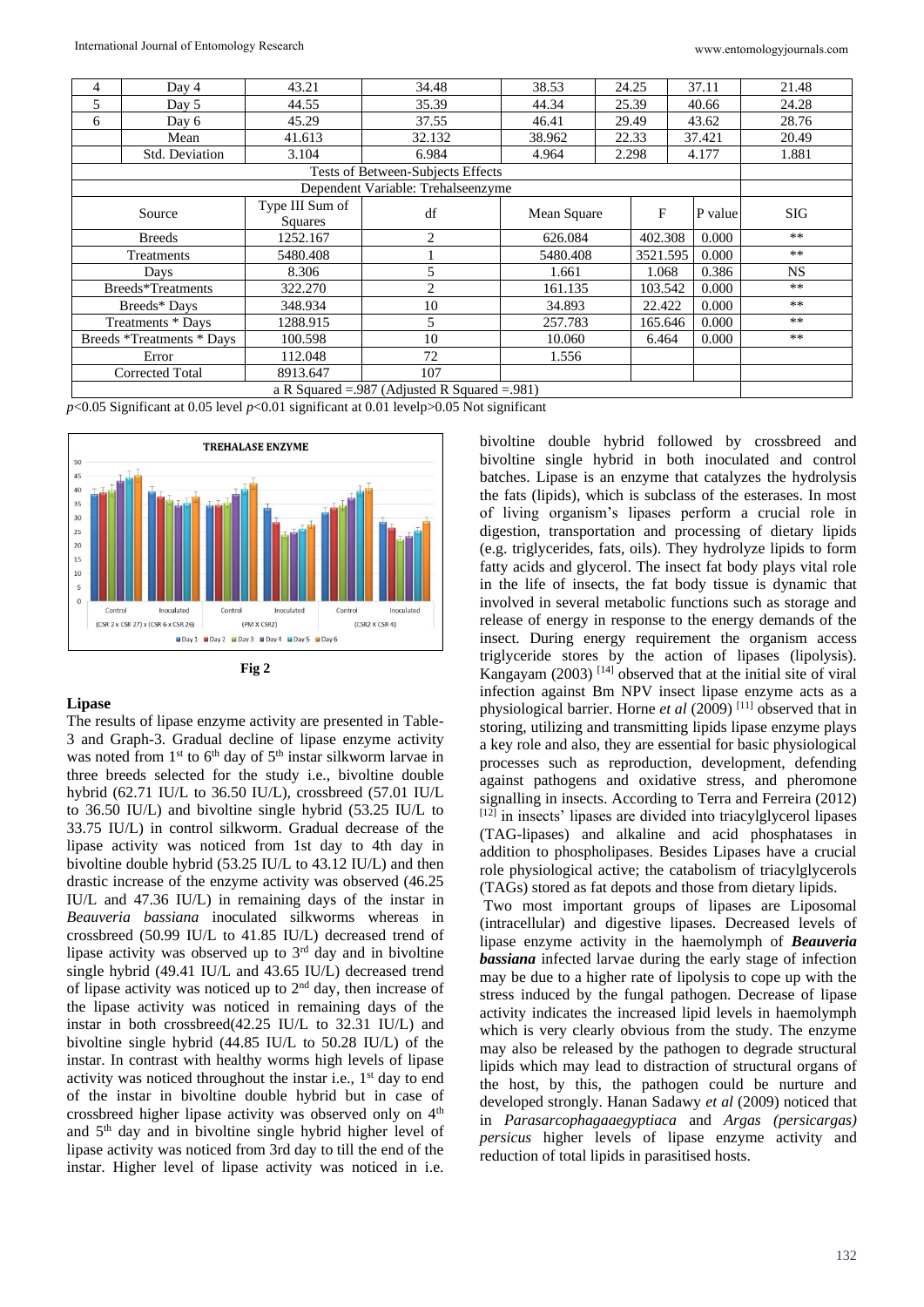**Table 3:** Dynamics of Lipase enzyme activity (IU/L) in the haemolymph of silkworm *Bombyx mori* L. treated with fungal pathogen *Beauveria bassiana* (Bals.) Vuill.in three breeds selected for the study during fifth instar compared to control.

|                                                                     | <b>LIPASEENZYME</b> |                                     |                                                     |                |             |                   |                |                  |         |                   |  |
|---------------------------------------------------------------------|---------------------|-------------------------------------|-----------------------------------------------------|----------------|-------------|-------------------|----------------|------------------|---------|-------------------|--|
| S.NO                                                                | <b>Days</b>         | (CSR 2 x CSR 27) x (CSR 6 x CSR 26) | (PM X CSR2)                                         |                |             |                   | (CSR2 X CSR 4) |                  |         |                   |  |
|                                                                     |                     | <b>Control</b>                      | <b>Inoculated</b>                                   | <b>Control</b> |             | <b>Inoculated</b> |                | Control          |         | <b>Inoculated</b> |  |
|                                                                     | Day 1               | 52.71                               | 53.25                                               | 57.01          |             | 50.99             |                | 53.25            |         | 49.41             |  |
| 2                                                                   | Day 2               | 48.89                               | 49.27                                               |                | 48.49       |                   | 46.8           |                  | 47.83   | 43.65             |  |
| 3                                                                   | Day 3               | 45.4                                | 45.02                                               |                | 45.4        | 41.85             |                | 43.12            |         | 44.85             |  |
| 4                                                                   | Day 4               | 43.74                               | 43.12                                               |                | 43.74       |                   | 42.25          | 40.23            |         | 45.47             |  |
| 5                                                                   | Day 5               | 38.41                               | 46.25                                               |                | 38.41       |                   | 43.35          |                  | 39.11   | 48.55             |  |
| 6                                                                   | Day 6               | 36.5                                | 47.36                                               |                | 36.5        |                   | 45.91          |                  | 33.75   | 50.28             |  |
|                                                                     | Mean                | 45.872                              | 47.373                                              |                | 44.153      |                   | 45.191         |                  | 42.9    | 47.035            |  |
| <b>Std. Deviation</b><br>9.406                                      |                     |                                     | 14.7621                                             | 7.548          |             |                   | 12.937         |                  | 6.47    | 12.694            |  |
| Tests of Between-Subjects Effects Dependent Variable: LIPASE Enzyme |                     |                                     |                                                     |                |             |                   |                |                  |         |                   |  |
| Source                                                              |                     |                                     | Type III Sum of Squares                             | df             | Mean Square |                   | F              |                  | P value | <b>SIG</b>        |  |
| <b>Breeds</b>                                                       |                     |                                     | 329.585                                             | $\overline{c}$ | 164.792     |                   |                | 0.000<br>45.538  |         | **                |  |
| Treatments                                                          |                     |                                     | 3412.239                                            |                | 3412.239    |                   |                | 0.000<br>942.922 |         | $***$             |  |
|                                                                     |                     | Days                                | 10983.926                                           | 5              | 2196.785    |                   | 607.049        |                  | 0.000   | **                |  |
|                                                                     | Breeds*Treatments   |                                     | 30.416                                              | $\overline{c}$ | 15.208      |                   | 4.203          |                  | 0.019   | **                |  |
| Breeds* days                                                        |                     | 153.740                             | 10                                                  | 15.374         |             | 4.248             |                | 0.000            | $**$    |                   |  |
| Treatments * Days                                                   |                     | 1057.841                            | 5                                                   | 211.568        |             | 58.464            |                | 0.000            | **      |                   |  |
| Breeds *Treatments * Days                                           |                     | 18.091                              | 10                                                  | 1.809          |             | 0.500             |                | 0.885            | NS.     |                   |  |
| Error                                                               |                     |                                     | 260.553                                             | 72<br>3.619    |             |                   |                |                  |         |                   |  |
| <b>Corrected Total</b>                                              |                     |                                     | 16246.392                                           | 107            |             |                   |                |                  |         |                   |  |
|                                                                     |                     |                                     | a R Squared = $.984$ (Adjusted R Squared = $.976$ ) |                |             |                   |                |                  |         |                   |  |

p<0.05 Significant at 0.05 levelp<0.01 significant at 0.01 levelp>0.05 Not significant



# **Conclusion**

Dynamics of digestive enzyme in insect system signifies the level of health and immunity including infection. Enzymes play a defensive role against stress, any alterations in enzymatic parameters in infected silkworm would envisage the metabolic stress that the insect experience during the development of the pathogen.The ability to digest more food influences the healthy growth of any organism and resist diseases and physiological stress for better survival and in wide range of environmental conditions.The highest enzymes activity was observed in bivoltine double hybrid which indicates higher positive correlation with higher resistance under fungal infection followed by crossbreed and bivoltine single hybrid. Therefore, the degree of variations in enzymatic interactions in different breeds during the development of fungal pathogen *Beauveria bassiana* in silkworm *Bombyx mori* may provide a platform for the development of a diagnostic tool for the identification of the disease and in developing sustainable prophylactic strategies. The prevention of damage caused by diseases forms the foundation to harvest successful cocoon crops in order to provide quality silk to fetch better price.

## **Acknowledgement**

We express our thankfulness to the DST-SERB for financial support and DST-FIST, SPMVV for provide working space.

#### **References**

- 1. Ashwath SK, Sreekumar S, Toms JT, Dandin SB, Kamble CK. Identification of RAPD markers linked to digestive amylase genes using near isogenic lines of the silkworm, *Bombyx mori,* Journal of Insect Science, 2010, 10: Article 84.
- 2. Baker JE. Purification and partial characterization of aamylaseallozymes from the lesser grain borer Rhyzoperthadominica. InsectBiochemistry,1991:2 1:303-311.
- 3. Bier. M Lipase In: Methods in enzymology. (SP Colowick and NOKaplan, eds.) New York, 1957.
- 4. Chatterjee SN, Rao CGP, Chatterjee GK, Ashwath, S.K. (1973) Genetic variability of amylase activity in the mulberry silkworm. Bombyx mori L. and its significance. Sericologia,1957:32:671-683.
- 5. Chatterjee SN, Chatterjee GK, Naidu WD. Genetic variation of digestive juice amylase in bivoltine and multivoltine races, CSR&TI News,1988:3:5-6.
- 6. Chatterjee SN, Rao CGP, Chatterjee GK, Ashwath SK, Patnaik AK. Correlation between yield and biochemical parameters in the mulberry silkworm, *Bombyx mori*, Theor. Appl. Genet,1993:87:385-391.
- 7. Christopher MS, Mathavan S. Regulation of digestive enzyme activity in the larva of *Catopsiliacrocale* (Lepidoptera), J Insect Physiol,1985:31:217-21.
- 8. Dandin SB, Jayant Jayaswal, Giridhar K. Hand Book ofSericulture Technologies, Central Silk Board, Bangalore, 2003.
- 9. Gururaj CS, Sekharappa BM, Sarangi SK. "Effect of BmNPV infection on the digestive enzyme activity in the silkworm", *Bombyx mori*L. Indian J Seric,1999:38(2):102-106.